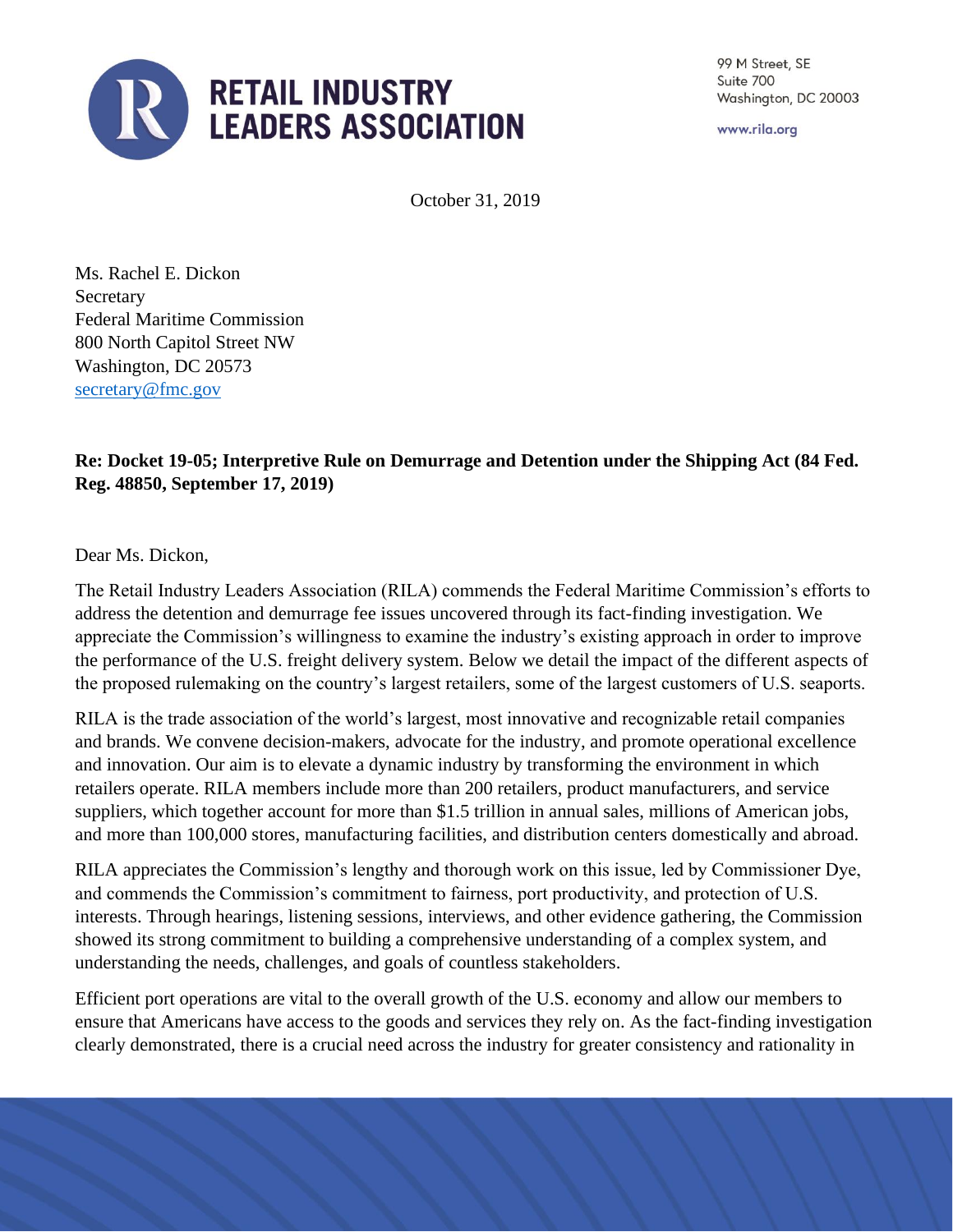the assessment of detention/demurrage charges. Supported by its jurisdiction as defined by the Shipping Act and other relevant law, the Commission's proposed rule will help facilitate a more fluid, transparent, and plannable environment for all stakeholders. In turn, this will improve commercial fairness in the assessment of the charges, while also reducing confusion and disputes.

The proposed interpretive rule's approach of identifying key principles and examples of reasonable practices for the FMC to consider when adjudicating claims, will help ensure that application of detention/demurrage charges is aligned with their intended purpose of incentivizing responsive, efficient movement of cargo. The incentive principle—not revenue generation—is the key underlying tenet that has the greatest impact on the fluidity of port operations. Accordingly, charges that do not contribute to achieving efficiency should be suspended, or operations should be otherwise adjusted to continue to align with the incentive principle (such as extending free time).

#### **Transparent, standardized language for demurrage and detention practices**

RILA is supportive of the Commission's proposal for more consistent and clear language around detention and demurrage practices. A standard definition and explicit guidelines on the purpose of detention and demurrage charges would mitigate miscommunications between parties. The language should emphasize that the objective of detention and demurrage charges is to increase cargo velocity, not to serve as a source of revenue.

#### **Consistent notice to cargo interests of container availability**

Technology has enabled great leaps forward in the maritime industry's ability to provide real-time visibility into the movement of cargo. Yet there is still much progress to be made. Timely and accurate notice of cargo availability is absolutely central to the efficient operation of seaports. Notifying shippers when the cargo is actually available will also reduce trucker idle hours and ensure that pickup is timely.

Additionally, free time should be tied to actual cargo availability rather than the arrival of a vessel, since vessel arrival frequently does not necessarily signify that the cargo is ready for pickup. Free time should be paused if cargo is not accessible. As the Commission's proposal recognizes, the objective of detention and demurrage charges should be to facilitate faster movement of cargo and equipment, and it serves no legitimate purpose to penalize shippers for delays beyond their control. More accurate notice of availability will not only improve the speed of cargo without unnecessary and unreasonable punitive fees, but will also contribute to greater throughput velocity, reduced traffic and wait times.

Similarly, the problems often created for shippers by the current environment of multiple terminals and carrier alliances and the resulting effect of various appointment systems cannot be discounted. A terminal's volume of appointment times and appointment availability are a critical component of cargo owners' ability to collect cargo. It is essential to consider the details of a terminal's appointment system, including availability and times frames of appointments, when assessing if fees are justified.

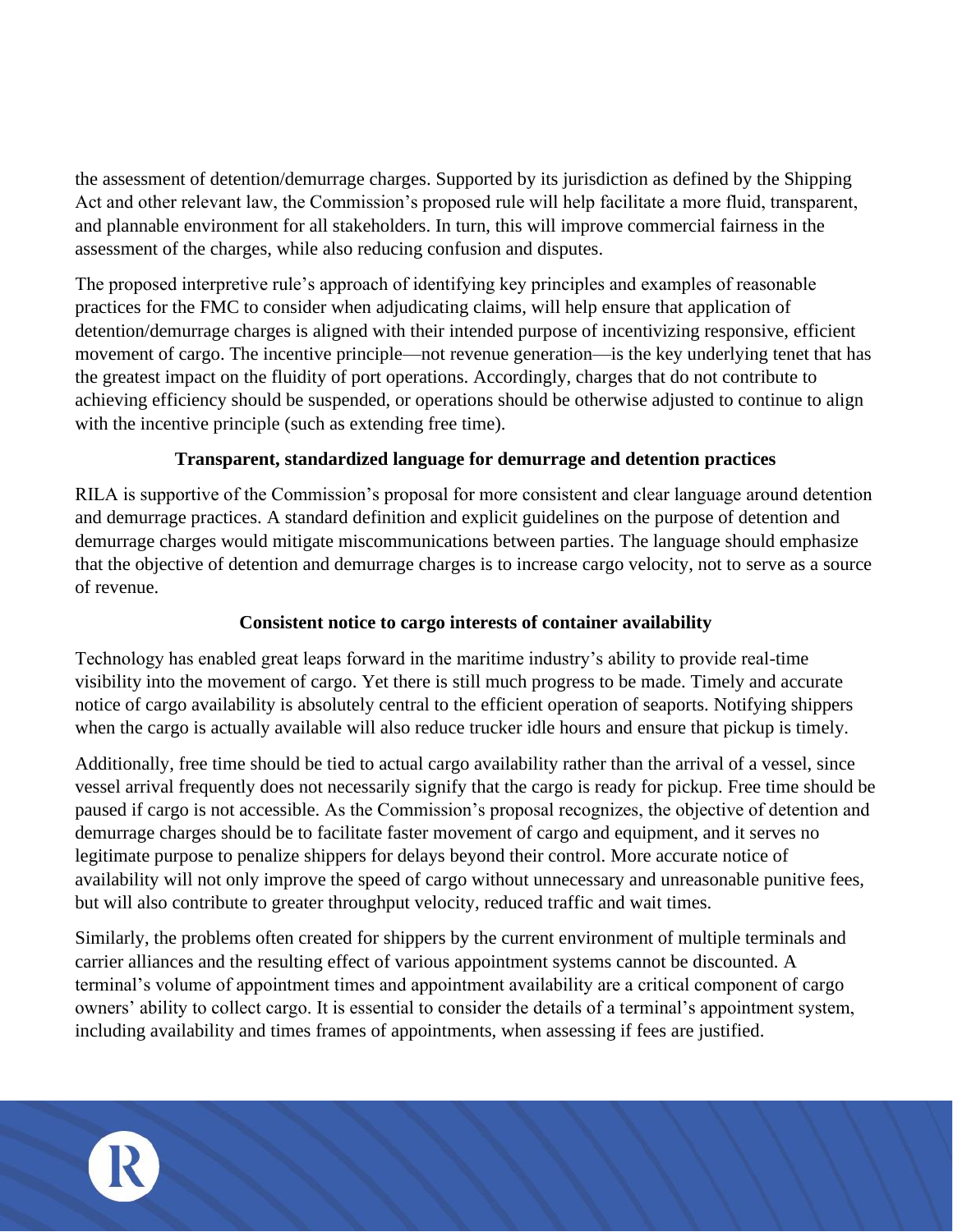Lastly, the means of notifying cargo owners (and their contracted agents, such as truckers) of actual availability is an important consideration. Notification must be timely, accurate, and accessible to the relevant parties in order to be considered reasonably useful to facilitate fluid movement and retrieval of cargo.

# **Clear, simplified, and accessible demurrage and detention billing practices and dispute resolution processes**

The implementation of a clear and simplified billing and dispute resolution process (one that outlines a point of contact and a clear time frame on when claims must be submitted and when a response should be expected) will accelerate the dispute resolution process and will avoid the unreasonable cut off of claims. We are also encouraged by the Commission's acknowledgement that extenuating circumstances such as government inspection must be considered, and urge the Commission to adopt its proposal that makes it presumptively unreasonable, in the absence of extenuating circumstances, to fail to provide for mitigation of demurrage or detention while cargo is undergoing government inspection, such as by a waiver or extension of free time.

Similarly, where shippers and carriers have agreed to credit terms as part of an existing, contracted business relationship, there is no basis for requiring advance payment of all charges prior to release of cargo. Furthermore, any pre-payment should not apply to disputed charges. Billing/invoicing should be conducted according to contractual relationships, rather than control of assets. This will allow contracted parties to negotiate demurrage terms in their service contracts, rather than cargo owners being subject to onsite "ransom" when attempting to retrieve cargo.

# **Explicit guidance regarding the types of evidence relevant to resolving demurrage and detention disputes**

Explicit evidentiary guidance on what materials may be used when filing a dispute will expedite the claim submission process and facilitate a quicker response time. We agree that invoices should require detailed information so that shippers and truckers can audit and contest charges. Additionally, we welcome the Commission's guidance on what documents and information are most appropriate and impactful to facilitate dispute resolution. Likewise, defined time frames for both filing and responding to claims will help facilitate more efficient handling.

### **Establishment of an FMC Shipper Advisory Board**

RILA supports the Commission's proposed establishment of a shipper advisory board. The Commission has historically been commendably receptive to the input and perspectives of all industry stakeholders, and we welcome the opportunity for shippers to have a role in advising the Commission on the pressing issues facing the U.S. freight delivery system. We encourage the Commission to include retail industry leaders on their board, as retailers are some of the largest customers of U.S. seaports, and are dependent on a